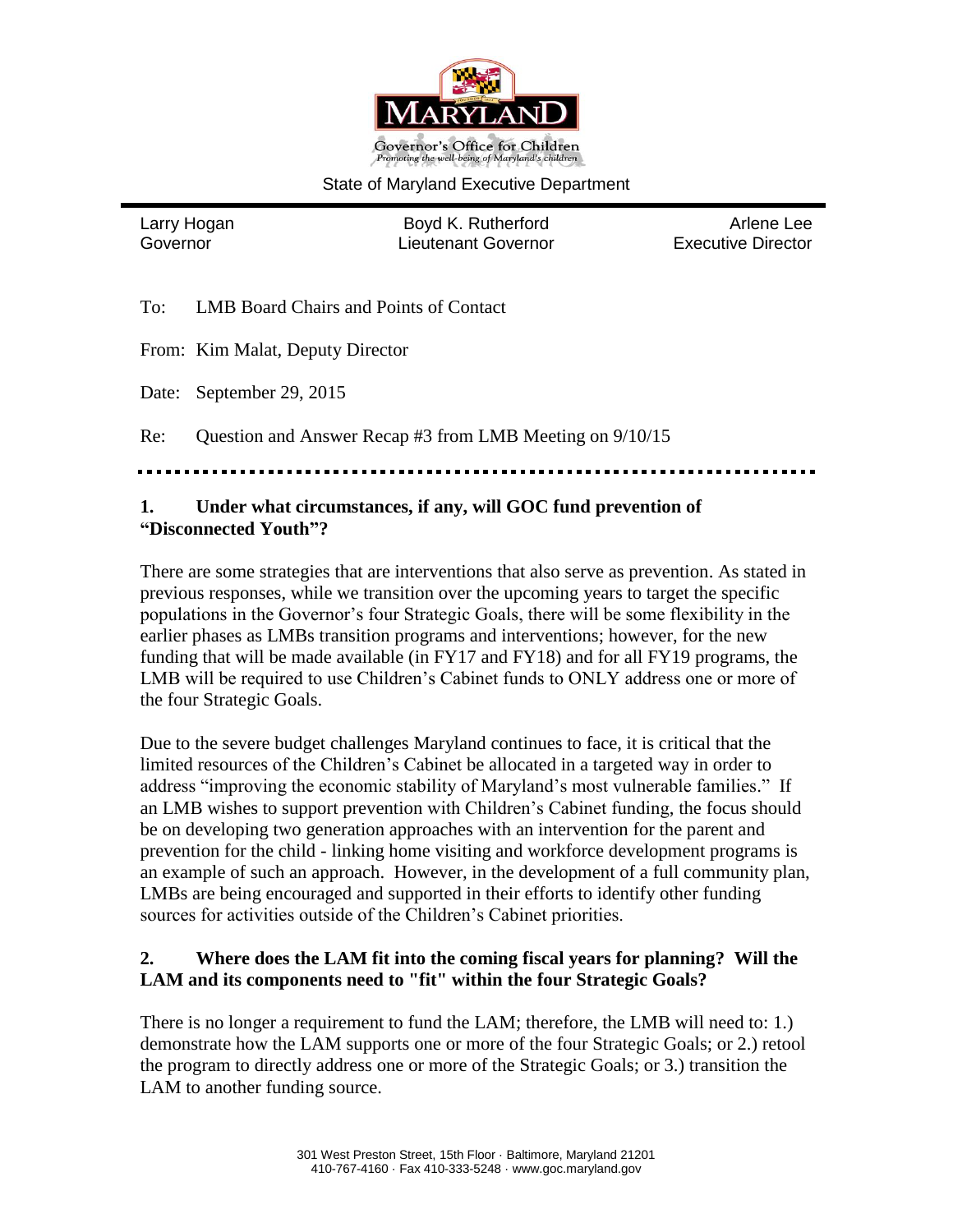**3. If LMBs wish to provide stipends for youth as a mechanism to support youth engagement, how is that stipend delivered to the youth? "The State of Maryland Policies and Procedures Manual for LMBs, Section V – Restrictions, page 57," disallows the purchase of gift cards.**

If an LMB chooses to provide stipends for youth engagement, provision of the stipend may be dependent on the type of participation. If the youth's participation is regular and ongoing, such as membership on the Board, then it's reasonable to expect that the LMB will issue a check to the youth after each meeting attended, as remuneration for participation in lieu of salary.

Gift cards are not actually stipends. If there was an instance where a gift card is the more reasonable option (for time-limited activities such as participation on a focus group, etc.), the LMB may request a waiver of the Manual requirement and GOC would approve it. The approval would be conditioned on the LMB only purchasing and distributing the exact number of gift cards needed for that particular participation. The LMB may not accumulate an inventory of gift cards that may or may not be used later. This also applies to any vendor funded by the Children's Cabinet grant to the LMB. Vendors would be required to request a waiver through the LMB, which is conditioned on the vendor only purchasing and distributing the exact number of cards needed for that specific purpose. Vendors may not accumulate an inventory of gift cards for future use.

In all instances, the LMB shall include these costs as a line item in the appropriate budget.

# **4. Can you recommend an LMB's community plan that we can read?**

The community plan will be completed in accordance with guidelines that will be presented in the Notice of Funding Availability (NOFA) to be issued in January 2016. It is premature to offer suggestions at this stage since the NOFA is not final. More details about the process will be available upon issuance of the NOFA. In the meantime, LMBs who have developed a community plan are encouraged to share with other LMBs, or LMBs may look at community plans from jurisdictions outside of Maryland.

# **5. How were the four Strategic Goals selected based on the Governor's vision?**

Based on the data about economic instability, Governor Hogan charged the Children's Cabinet with the responsibility of contributing to his goal of an economically secure Maryland by focusing on two new initiatives that directly address the building of human capital: 1) Reducing the impact of incarceration on children, families, and communities; and 2) Increasing the number of youth and young adults who are either advancing their educations or engaged in the workforce. In addition to these two new goals, the Governor reaffirmed two other Children's Cabinet initiatives - reducing the incidence of childhood hunger and youth homelessness, ongoing Statewide activities established in the two previous administrations. From the press release dated 4/21/15:

"In order to provide economic stability and opportunity for all of Maryland's children, youth, and families, I need [the Children's Cabinet] to work together to